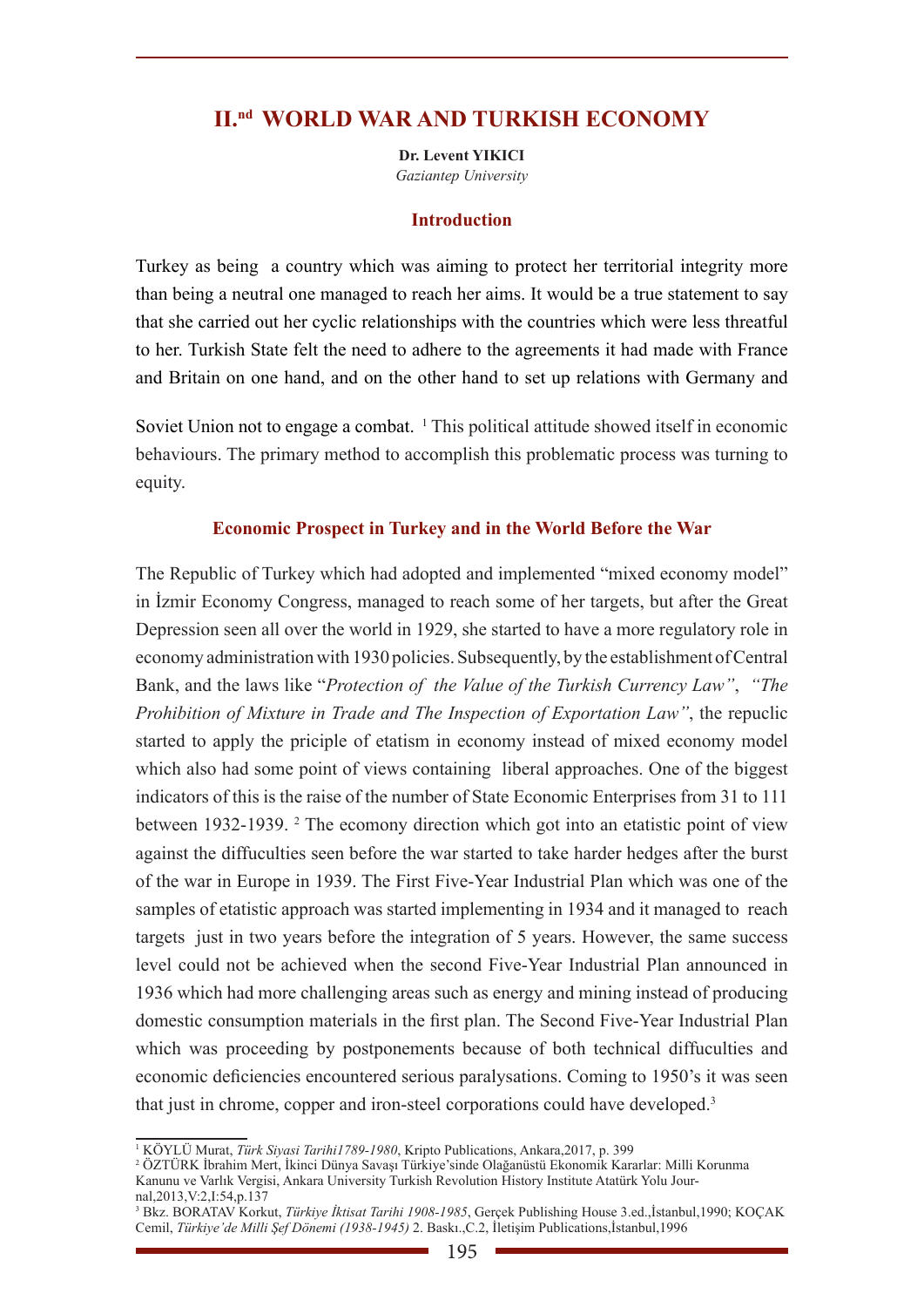Naturally, Turkey was not the unique country that had developed precautions against the constrictions seen in economy. Especially the problems seen in the siding countries in the war made them get out of the conventional layouts. Even before the burst of the war, under the lights of the indications, most of the countries started applying war economies. In 1939 the consumption of the vital needs was rationerened, by the help of a law named as *"Emergency Power Acts"* in Britain on August 1939. The government started to regularize the economy by the hands of the state. Britain prohibited the workers to leave the job and limited them to go on strike by the help of a law named as *"Essential Works Order"* <sup>4</sup>

## **Defence Economy and National Protection Law**

These implementations which were brought by the compulsary conditions swept the humans and the social life to problematic processes and created some sociological problems. Turkish nation which was generally formed as low-income or indigent people lived some complications to resist against the production restrictions and blackmarketings. Almost all of the previous commercial partner countries' were participating in the war and this caused the lack of the compulsary consumption needs in the country. This challange led serious problems accompanying the acquittances of the debts from Ottoman Empire, the charges coming from Turkish Independence War, and onto the 1929 Great Depression. Even though the volition's success on not joining the war, Turkey had to get prepeared in half-mobilization after the Axis Powers took the Balkans accompanying to those economic challenges.<sup>5</sup>

The population of young men who were enlisted climbed over one million. Not just taking this most prolific group out of the economy by fulfiling the needs of these soldiers while waiting ready at the front, the challenges in economy and society piled up. Nearby the gap in rural areas created by the absence of these young and strong people who were mostly farming, their consumption as being soldiers were more than their consumption as being villagers. The population of animals were very high adding to human population and those animals were taken out of the economy like humans and they turned to be consumers instead of producers as well. Those all were big costs and they are overlooked at first sight.<sup>6</sup>

Turkish State took care of the signs of the war and started the discussions of etatism which was called as *"Defence Economy"* by the President of Industry Survey Commission, Şevket Süreyya Aydemir's 23 items of article on defending the economy.

<sup>4</sup> ARSLAN Mahmut, *2.Dünya Savaşı ve Türkiye'de Savaş Ekonomisi*, Aydın Toplum ve İnsan Journal, Year 2,Issue 2, 2016(1-14), s.2

<sup>5</sup> GÖZCÜ Alev, İkinci Dünya Savaşı Türkiye'sinde Ekonomik Durumun Sosyal Hayata Etkilerine Dair Tespitler, Ankara UniversityTurkish Revolution History Institute Atatürk Yolu Journal , I.62, Spring 2018,p.87-89

<sup>6</sup> TEKELİ İlhan, İLKİN Selim; İktisadi Politikalarıyla ve Uygulamalarıyla İkinci Dünya Savaşı *Türkiyesi,* İstanbul,2016,V.2, p.83-84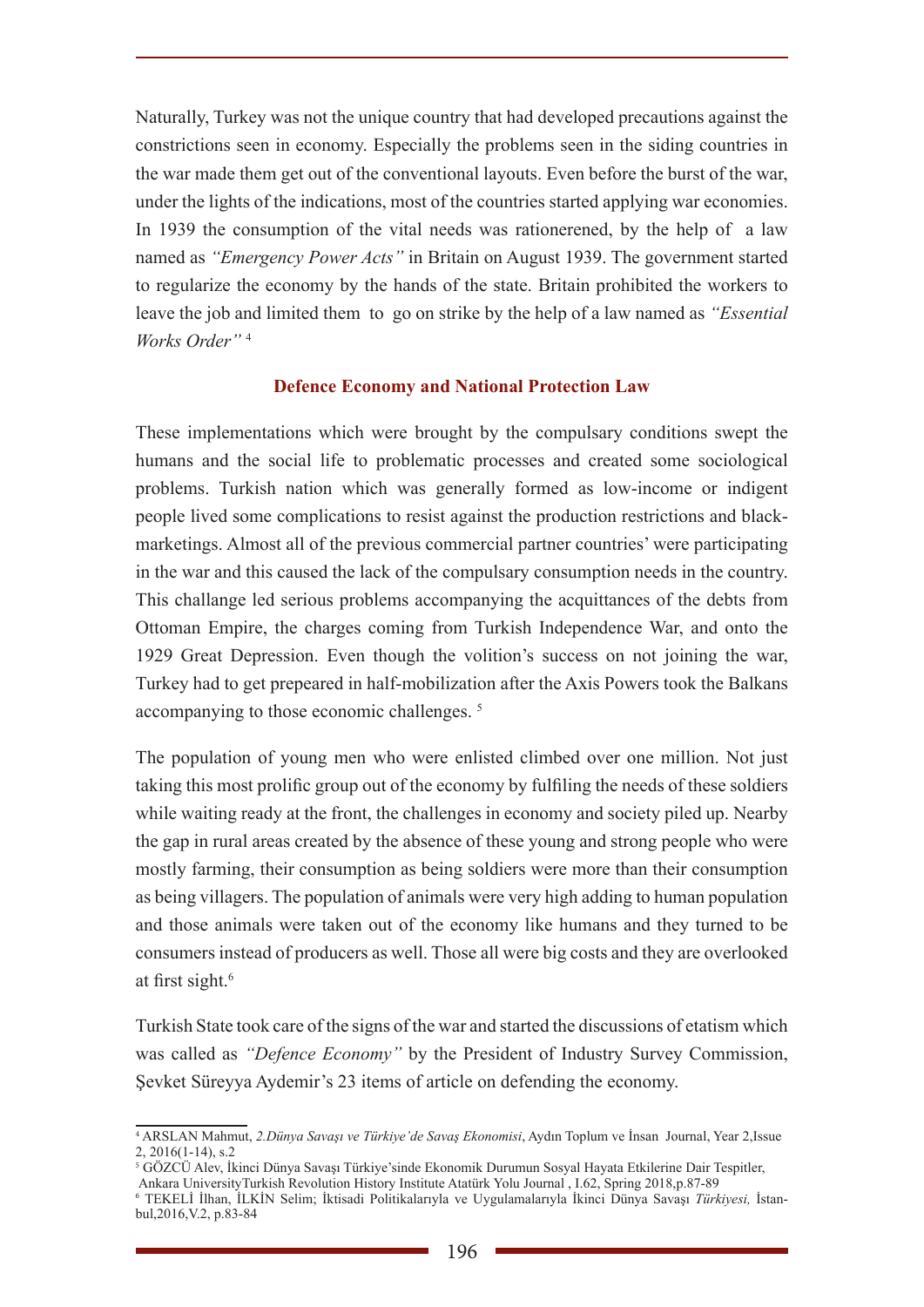Recep Peker submitted the project to the Parliament for approval with a 70-point law proposal under the criticism of whether the state has a lot of authority in accordance with the constitution. This regulation, known as the *"National Protection Law"*, put all economic institutions under the control of the state at low or high levels. The proposal for the approval of the Parliament on January 18, 1940, was enacted on February 19, 1940. It was determined that the National Protection Law, which was amended with 51 articles in time, was adopted with 72 articles in the first place and 359 regulatory actions were taken. At the time of the National Struggle, the Price Detection Commissions, which were likened to the Tekalif-i Milliye Orders, could confiscate the products on condition that the price was paid by the state in order to prevent speculative gains and to prevent the black market and the costs were paid to the seller in installments. In 1941, the Undersecretariat of Subsidiaries, Distribution Offices, and Petrol Ofisi were established. The Undersecretaries of the Board of Directors were organized with the Board of Directors in the major provinces. Excessive working hours were compulsory, similar to the practice in the UK, without the public or private sector being imposed, and the requirement to transport public goods to private transport vehicles.<sup>7</sup>

State institutions, which were drafted by legal regulations, were not prepared enough to fulfill these issues in practice. Grain and cereal products, which were decided to be distributed by rationing, were not kept in open areas and distributed to the public. The economic and sociological problems, planned to be prevented by the National Protection Law, could not be solved. The black market could not be prevented, gold prices increased, product prices went out of control and speculative riches occurred especially among non-Muslim merchants holding the country's imports.<sup>8</sup>

When the conditions imposed by the period, the dynamics constituting the society, the conditions imposed by the economic difficulties outside the country rather than the domestic difficulties, it was difficult to expect the National Protection Law, which was applied at 5 different stages until the end of the war, to be more successful. Governments were not very keen to be interventionist, but they had to enforce this law as the circumstances forced them to do so.

## **Asset Tax**

Second World War period has been applied in the most dramatic Wealth Tax measures from one area of the economy Turkey. To check prices with National Protection Law and social ground in moving the Republic of Turkey in order to avoid economic abyss, governments referred to efforts emerged the issues that are shown to avoid purged failure due to various internal and external factors to last. As the prices could not be controlled

<sup>7</sup> AKIN Rıdvan, *Türk Siyasi Tarihi 1908-2000*, XII Levha Publications, İstanbul,2005, p.323-325

<sup>8</sup> ÖKTE Fatih, *Varlık Vergisi Faciası*, İstanbul, Nebiloğlu Publishing House,1951,-- conductor:. ERSOY Lale, *Osmanlı'dan Günümüze Türkiye'nin Siyasal Hayatı,* Edit: Adem Çaylak, Seyit Ali Avcu, 13th Chapter *1939-1945 Döneminde Türkiye'de Siyasi Gelişmeler,* Savaş Publications. Ankara, 2017, s.331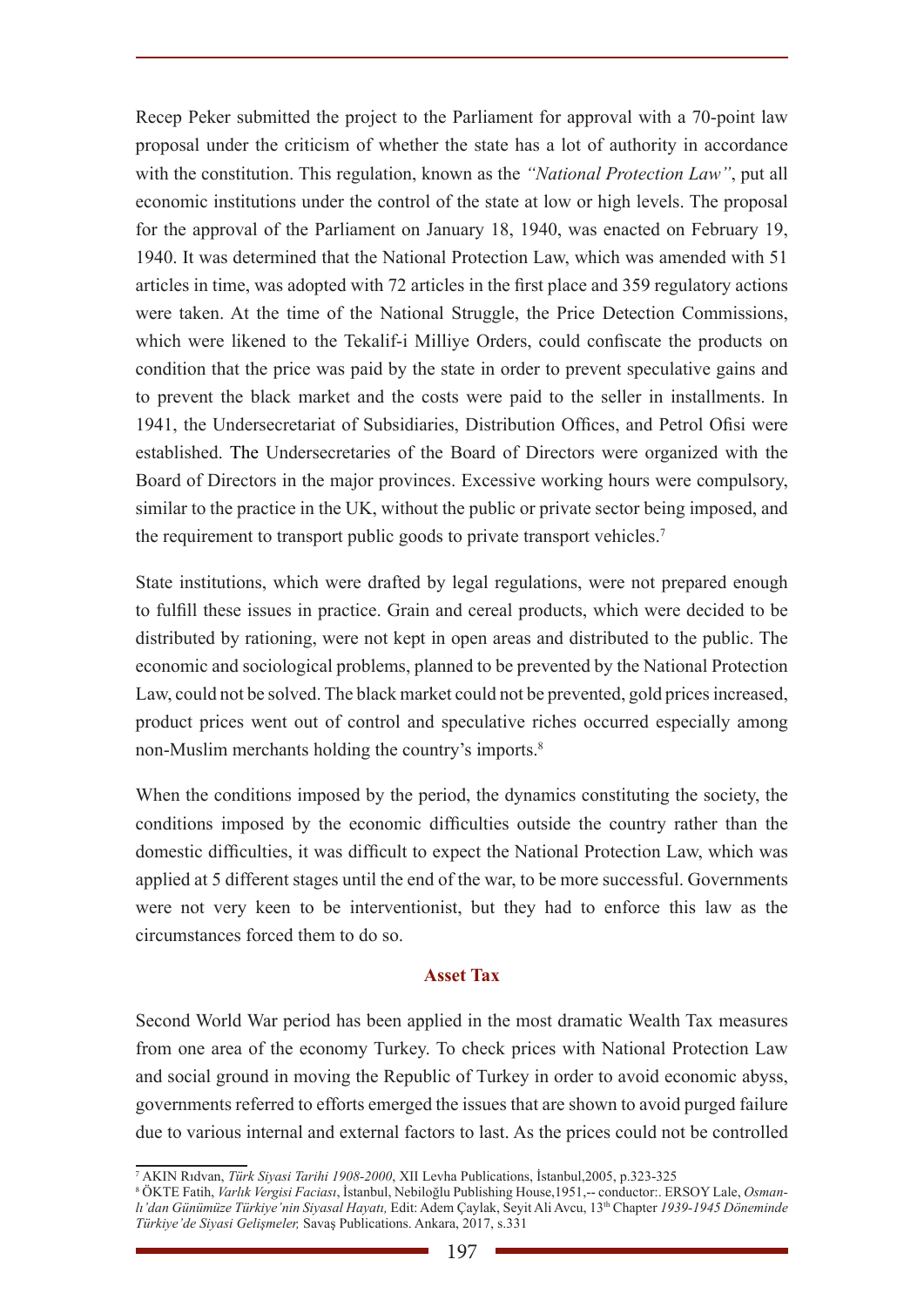in the markets, people with low incomes became more impoverished and the owners of large wealth both made the economic structure difficult and sociological differences emerged. The idea arose of taxing the excess of those who made excessive profits in order to cover the budget deficits arising in the state.<sup>9</sup>

The fact that the periodically controlled media organs were constantly criticizing the speculative riches and that the government supervising them allowed these publications was a sign that the state would develop some policies on this issue. Following these criticisms, the President of the time, İsmet İnönü, targeted these new riches in an extremely harsh manner. His speech in history was held on November 1, 1942, in the Assembly as follows:

*"We must remember with pain that the efforts of the Republican Governments to organize the subsistence of the nation have not been assisted by our community for two years. The first issue to be solved today is the return of general trust. The turbulent time, the old swamp farmer who never sees an untold opportunity and the insatiable profiteer merchant who tries to make the commodities we breathe in the air we can breathe, and a few politicians who think all these troubles are great opportunities for their political ambitions they are trying to put arson in an arrogant manner. There is, of course, a way to eliminate the obvious damages of these people who do not exceed three or five hundred people."*<sup>10</sup>

After this speech, which can be seen as a kind of flare, on November 11, 1942, Prime Minister Şükrü Saraçoğlu stated in his presentation speech that the wealth gains of the three main sectors during the war years would be taxed. These; merchants, real estate and mite owners and large farms. According to the statements of Prime Minister Saraçoğlu, traders will naturally be taxed the most because they earn the most money and there will be no hesitation in this practice. Secondly, inns, baths, and apartments come. Last but not least, large farmers come, but will not exceed 5% of the tax assets to be collected from them $11$ 

Although wealth tax was criticized as unfair taxation, which was mentioned by many researchers in the following periods, it was considered as a just and fair practice at the time<sup>12</sup>

The points where the criticisms are concentrated; the tax is not a criterion in the application of the newly introduced wealth tax, including 55% of the total tax revenue obtained from minorities, the tax to be collected by the local authorities to determine the personal opinions, such as the absence of the right to object to the collection authorities.13

<sup>9</sup> Akın , *ibid*., s.325

<sup>10</sup> İnönü'nün Söylev ve Demeçleri, Turkish Revolution History Institute Publications:2,İstanbul,1946

<sup>11</sup> Tekeli,İlkin,*ibid*.,s.41

<sup>12</sup> Tekeli,İlkin,*ibid*.,s.41

<sup>13</sup> WEISBAND Edward, *2.Dünya Savaşı ve Türkiye*, M.A.Kayabağ,Örgen Uğurlu (translator.), Örgün Publications, İstanbul,2002,s.221—concuctor:. Ersoy Lale, *ibid*, s.333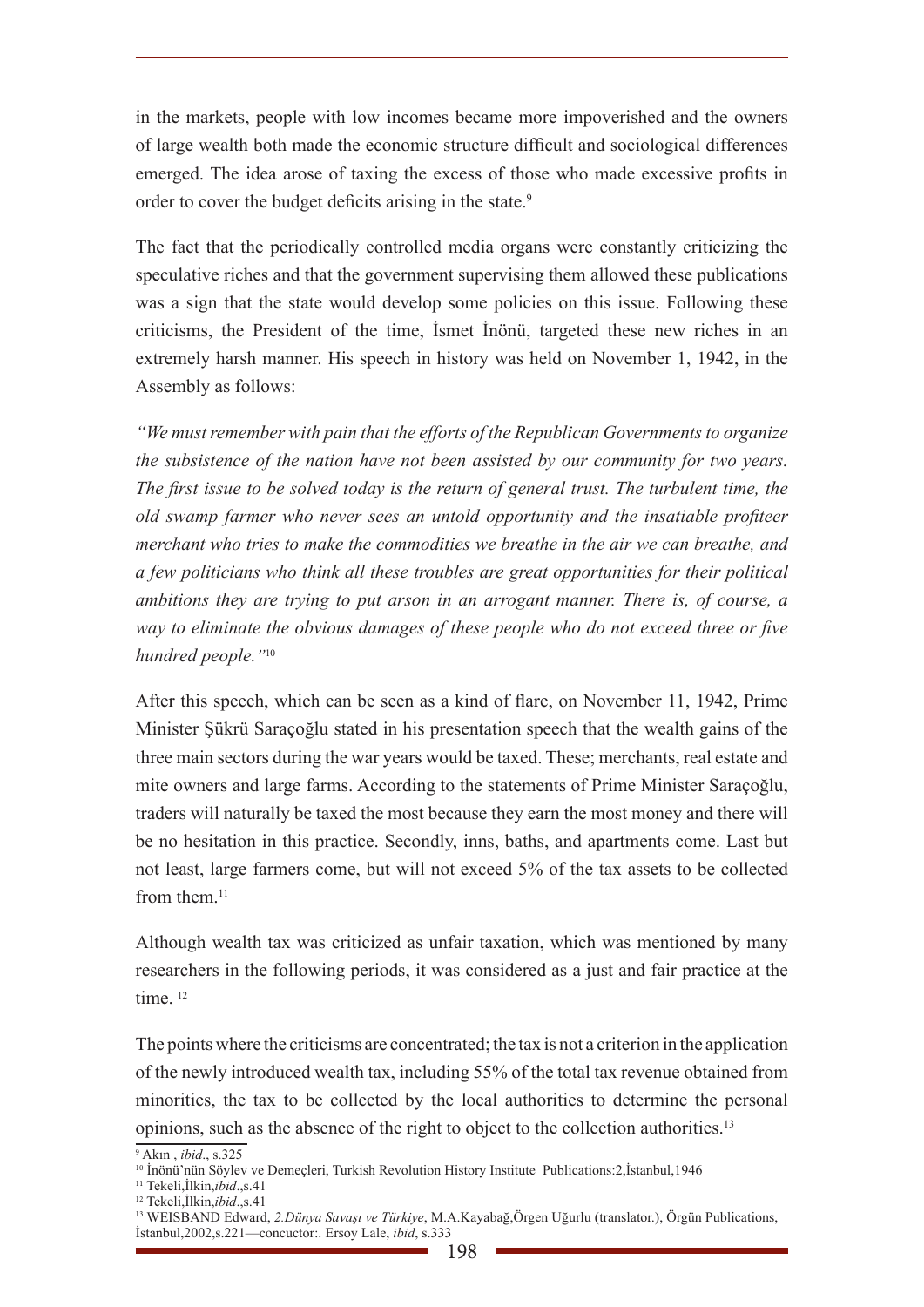When it is determined that the taxation applied in the following periods includes a number of coercion and injustices, it is seen that the conditions of the period are examined and that this small segment has gained the hatred of the large part of the society and this hatred may have greater social consequences. During the implementation, the most external objection came from the Allied front of the war. Britain protested the situation with notes, and the US ambassador of Jewish origin informed Washington that the law was of a racist character.<sup>14</sup>

In order to clarify the objections that he thinks will be put forward by Prime Minister Saraçoğlu, in his presentation speech to the parliament, he declared that those who are most profitable from the conditions of war and that they will naturally give the most taxes and those who are poor and weak will be exempted from this tax. In addition to this, the Prime Minister announced the sanction to be applied to those who could not pay the tax as to be employed in physical affairs and said that the supply of workers could be provided in this way. 15

The "Wealth Tax" Law No. 4305 was adopted and enacted in the afternoon session on the same day when 350 of the 429 deputies participated and all voted in favor. Among the 79 deputies who did not participate, among the 350 deputies who participated, there were those of non-Muslim origin. When the tax list announced on December 18, 1942, was examined, it was revealed that 68% of the taxes would be collected from Istanbul, 5.8% from Izmir, 2.2% from Ankara and 1.8% from Adana. Istanbul, which served as the center of the economy, met the highest rate in this tax. When it is examined as ethnicity, this tax shows that it pays 87% of the non-Muslims who make up 22.74% of the population of Istanbul. <sup>16</sup>

This is the case of the CHP deputies Suat Hayri Ürgüplü, as in the War of Independence in this war as it is necessary to sacrifice; However, he commented that the provinces of Istanbul and Izmir should contribute more to this war, since they had no economic contribution to the War of Independence.<sup>17</sup>

The payment period granted to the taxpayers of the Asset Tax was notified as 15 days. it was announced that those who do not pay at the end of the total one month will be subject to foreclosure. In addition, for those who do not pay the price, they are decided to work in general or municipal works according to their abilities. On January 27, 1943, 2057 people who do not pay their taxes are taken into custody, 657 of them pay their taxes while they are in the collection center and the others are sent to Aşkale and Sivrihisar for labor.<sup>18</sup>

<sup>14</sup> AKAR Rıdvan, *Varlık Vergisi ve Türkleştirme Politikaları,* İletişim Publications İstanbul,2000,s.73—conductor: Ersoy Lale ,*ibid*.,s.333

<sup>15</sup> ÖZTÜRK İbrahim Mert, *ibid*., s.148

<sup>16</sup> Tekeli,İlkin,*ibid*.,s.45

<sup>17</sup> ÖZTÜRK İbrahim Mert, *ibid*., s.147

<sup>18</sup> Tekeli,İlkin,*ibid*.,s.48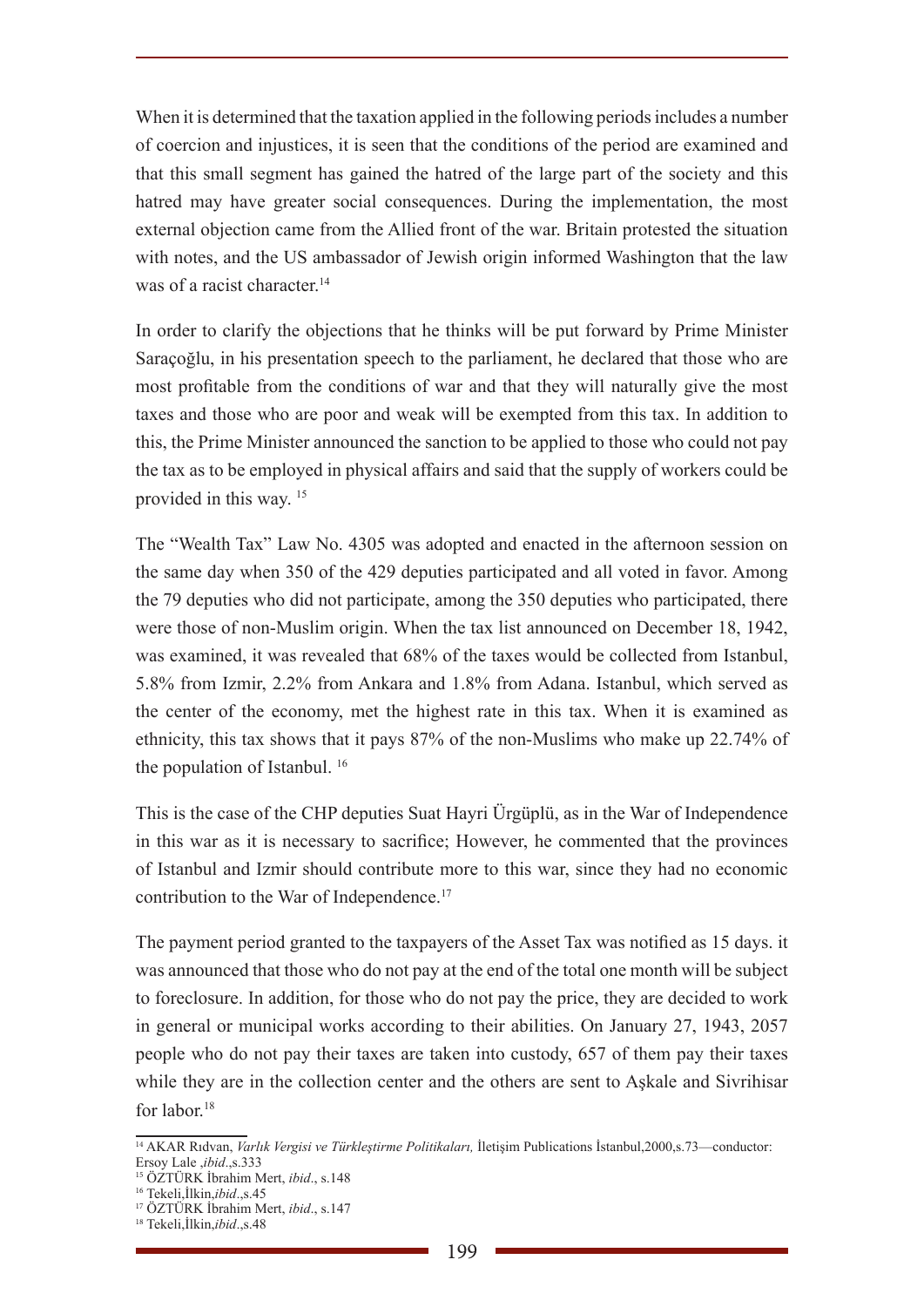For non-Turkish citizens, the proportion generally applied to Muslims was applied: however, like the Allies who objected before the application of the tax, the Axis states also objected during the application of the tax. The government, which aims to maintain the balance in foreign policy, postponed the remaining portion after it has collected 2/3 of the amount that the Ministry of Finance aims to collect from foreigners.19

In 1943, some reliefs were observed in practice. It was decided that those who were subjected to forced labor should work in their families' places and even pay their debts by working in their own businesses. <sup>20</sup>

Since it was seen that the amount that could be collected in mid-1943 was reached. In 1943, the Ministry of Finance was instructed to work on tax debts that could be deleted. Remaining debts on March 15, 1944, have been deleted. The tax that will be collected in this 16-month period is 465.3 million, while the tax that can be collected is 314.9 million<sup>21</sup>

#### **Conclusion**

Turkish Republic, which tried to avoid getting involved and succeeded in the Second World War, tried to take some measures against the economic problems which would inevitably be encountered in, which have not been successful. Although not as much as the countries entering the war, the country has experienced a serious economic strain. The most important measure is the National Protection Law. The implementation of this law has not been successful due to some internal and external factors. It was not possible to prevent the black market that was tried to be prevented, fair distribution of the products could not be realized and the social gaps that should not arise in the society emerged. Not being able to share the gains with the public and the state by people who are rich at the same time with speculative moves fueled both the budgetary problems and social problems. The President of the State, who could not be adequately protected through the National Protection Law, deemed it necessary to take tax on the excessive earnings of the rich in question, and even today, the Asset Tax, which is still being debated, was imposed for 16 months.

#### **References**

Akar, R. (2000).Varlık Vergisi ve Türkleştirme Politikaları, İletişim Publications, İstanbul.

Akın, R. (2005). Türk Siyasi Tarihi 1908-2000, XII Levha Publications, İstanbul.

<sup>19</sup>Tekeli,İlkin,*ibid*.,s.49

<sup>20</sup> AKAR Rıdvan, *Varlık Vergisi ve Türkleştirme Politikaları*, İletişim Publications İstanbul,2000,s.73— conductor:

Ersoy Lale , *ibid*.,s.333

<sup>21</sup> Tekeli,İlkin, *ibid*.,s.49